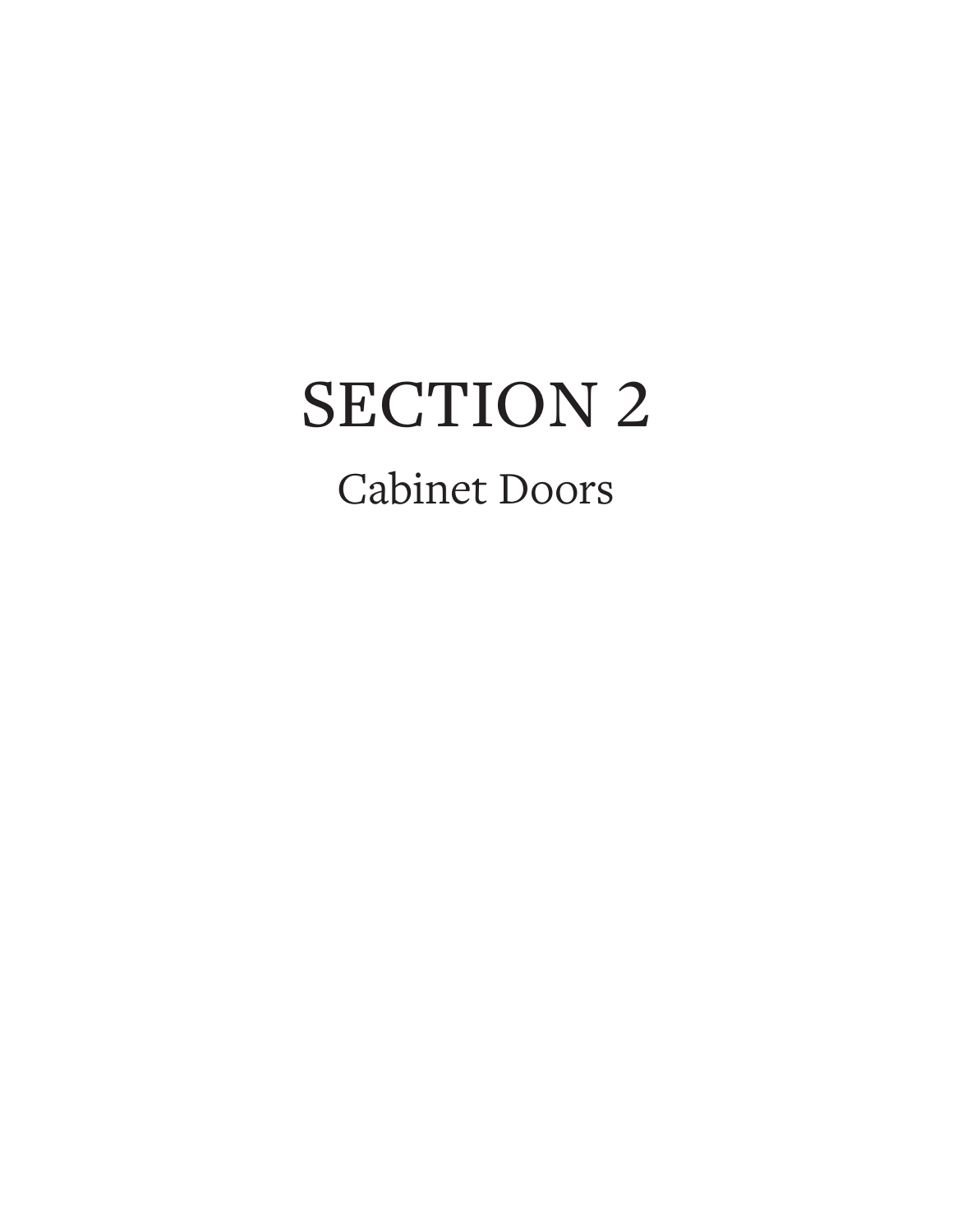# Cabinet Door Styles



#### Notes:

- $\bullet$  When ordering cabinet doors, specify: door style, frame profile #, panel profile #, edge profile  $#$ , size (width x height).
- European hinges and hinge boring available on request.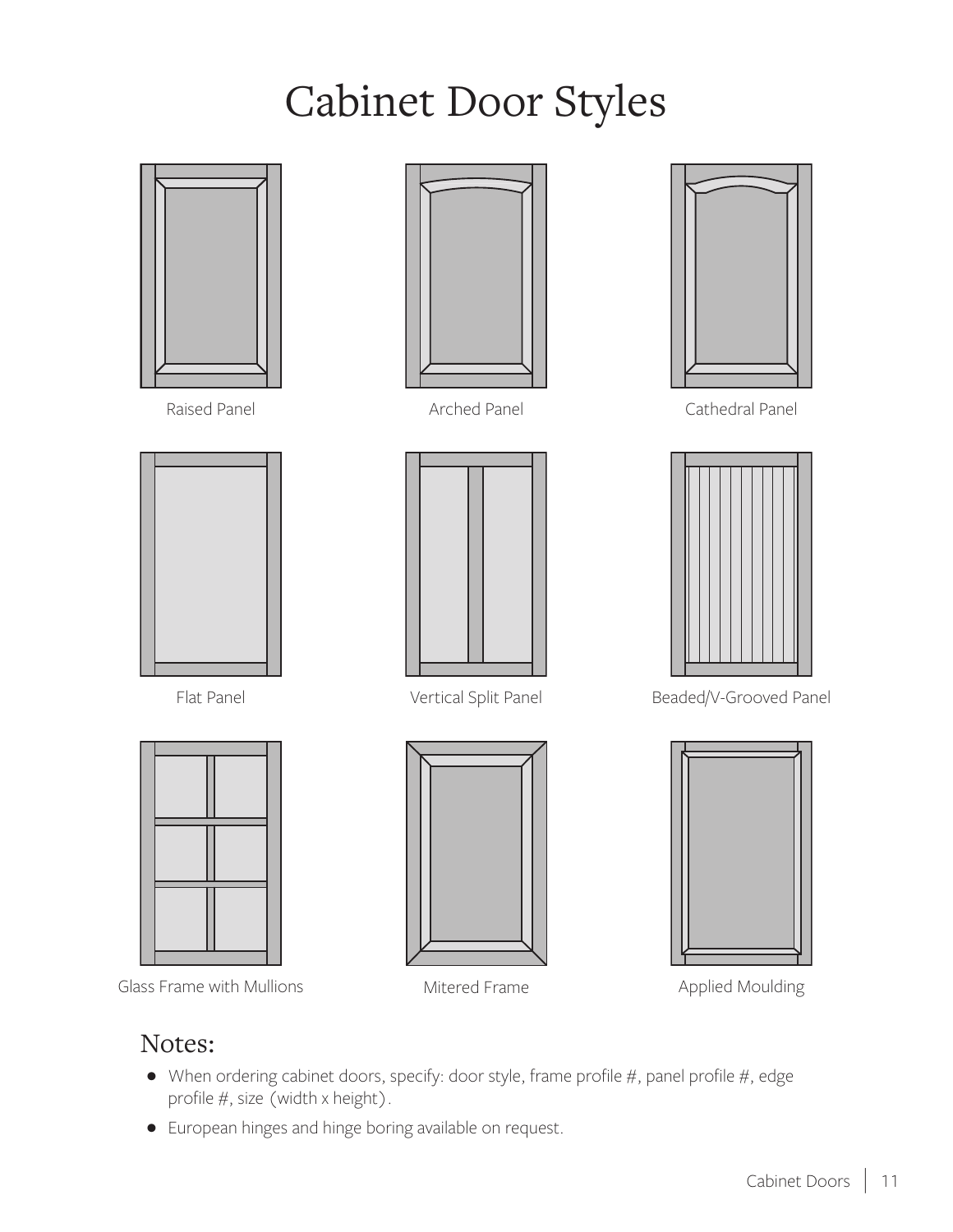### Frame Profiles



#### Notes:

- $\bullet$  2 $\frac{1}{4}$ " wide frame rails as shown are standard. Frame rail width can be adjusted according to customer specs.
- <sup>25</sup>/<sub>32</sub>" thick frame rails as shown are standard. Other thicknesses are available on request.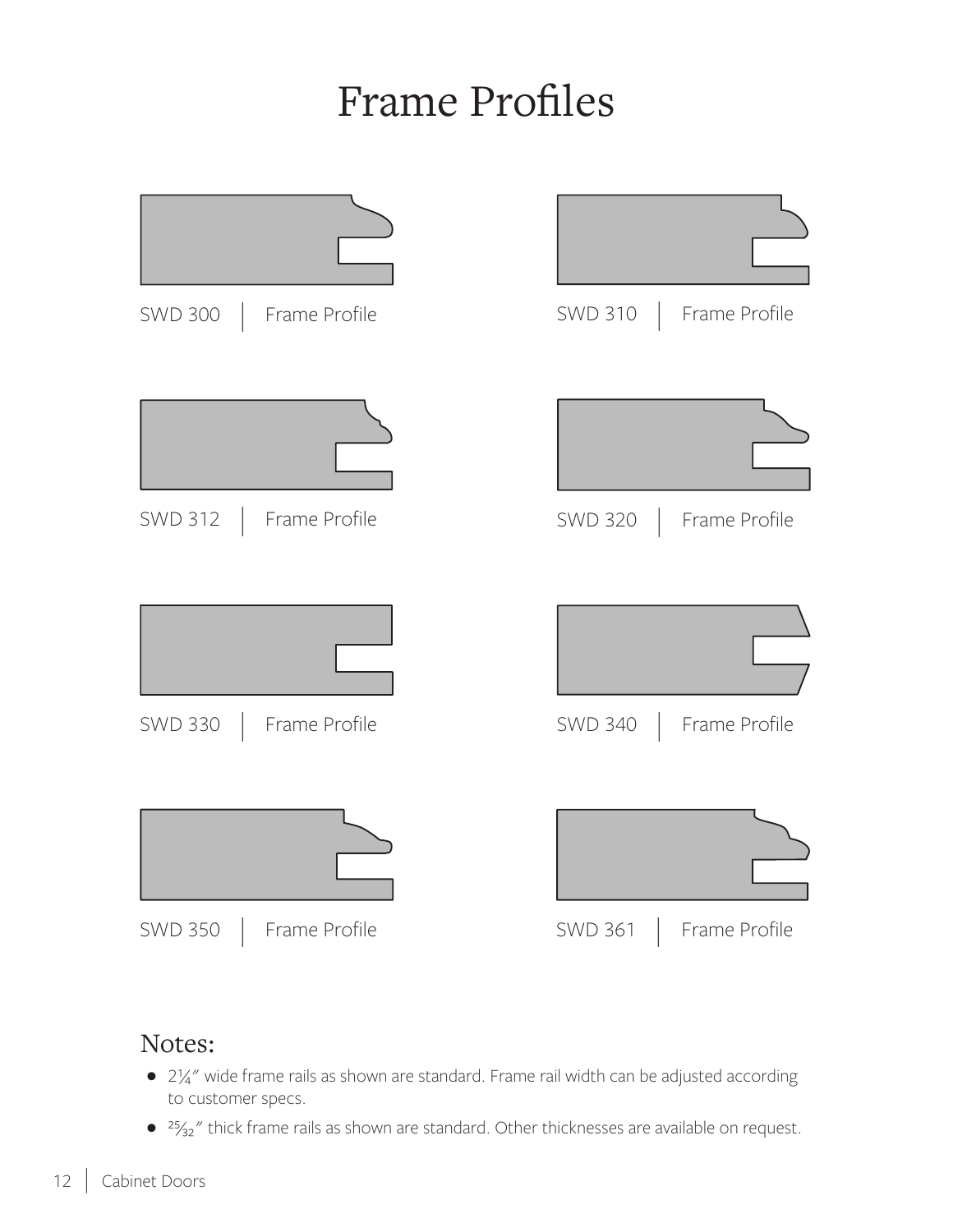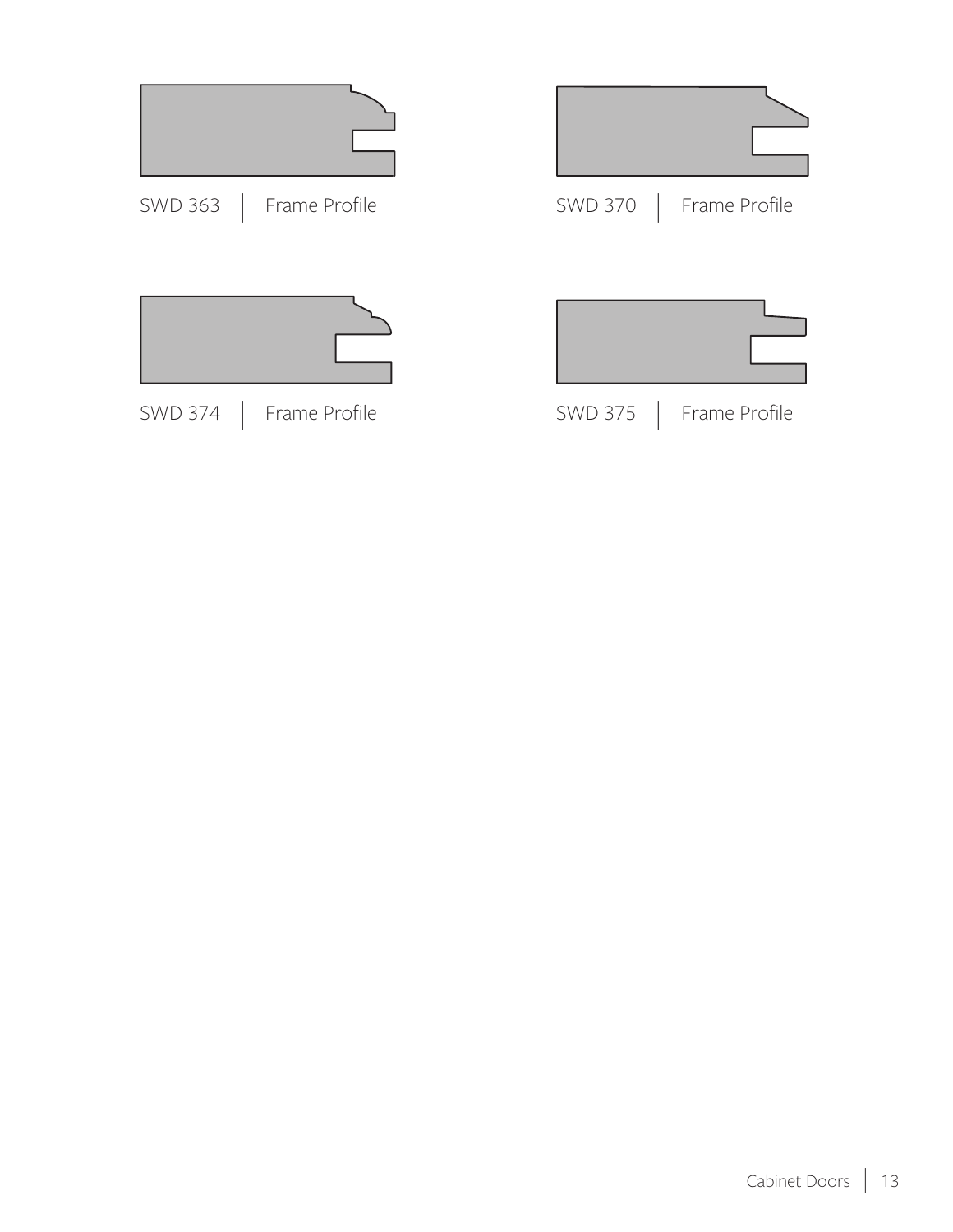# Mitered Frame Profiles

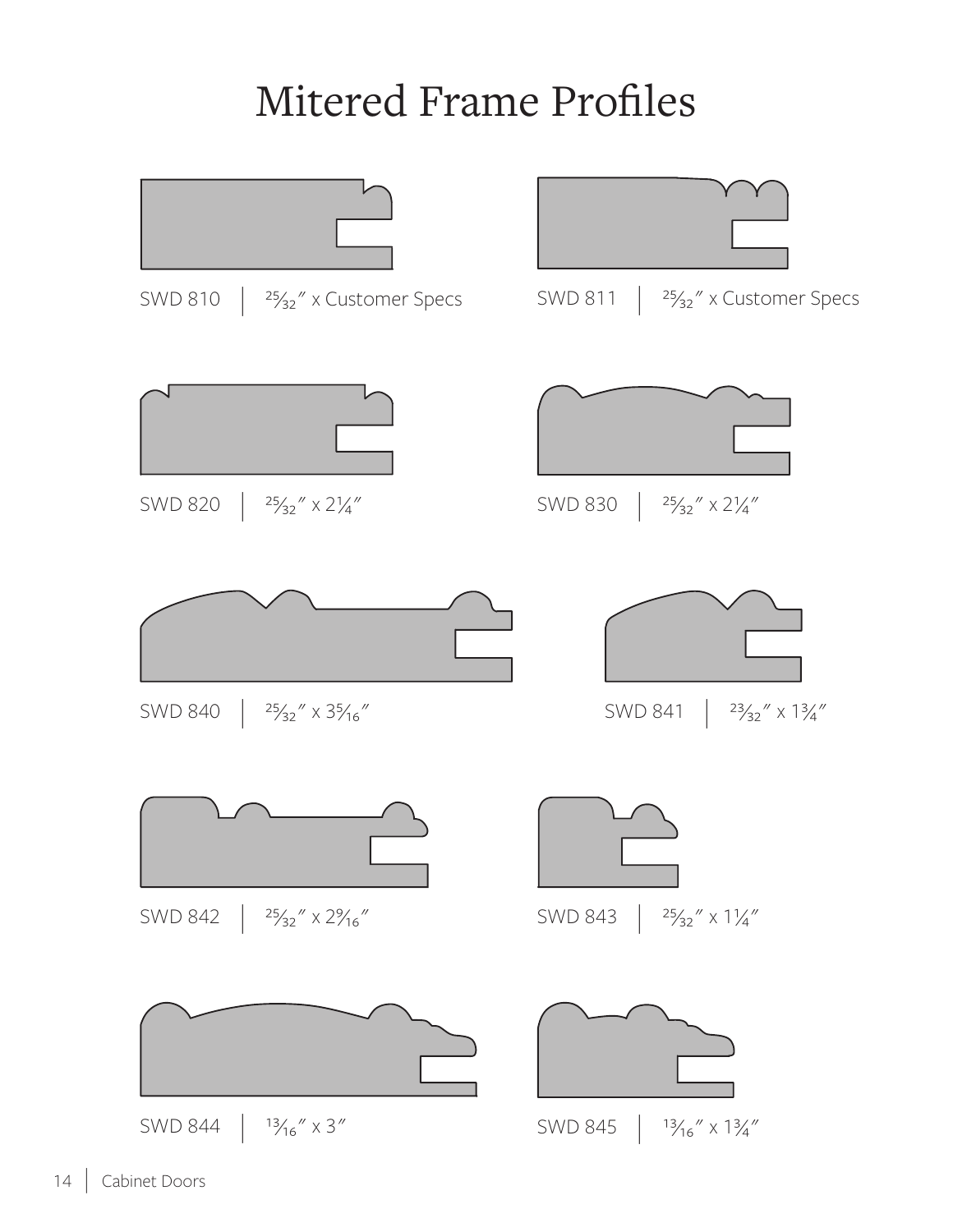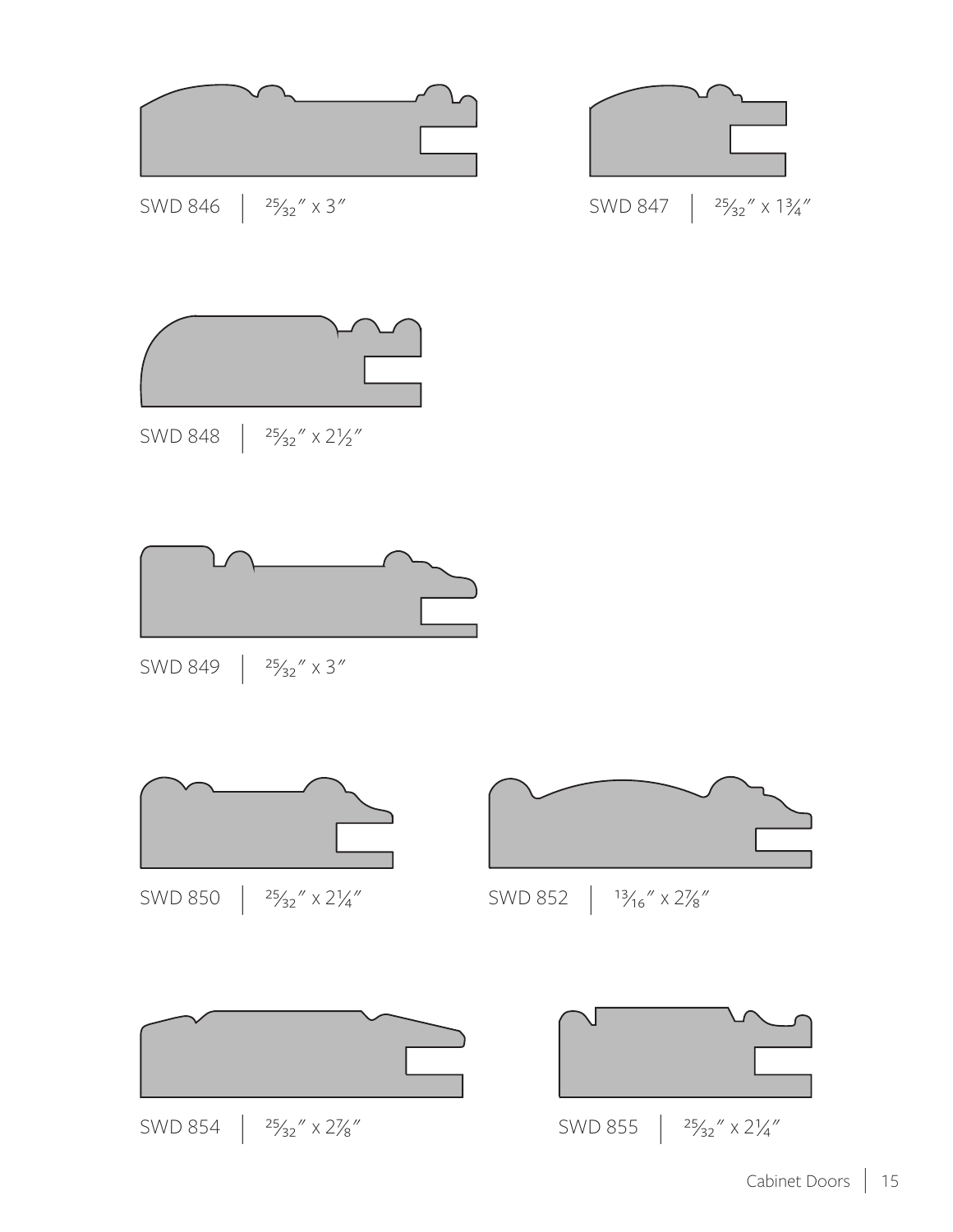

#### Notes:

 $\bullet$  1 $\frac{3}{4}$ " and 1 $\frac{1}{4}$ " wide rails can be used for mitered drawer fronts with the corresponding wider rails on mitered doors. (Example: mitered drawer fronts SWD 841 used with mitered doors SWD 840)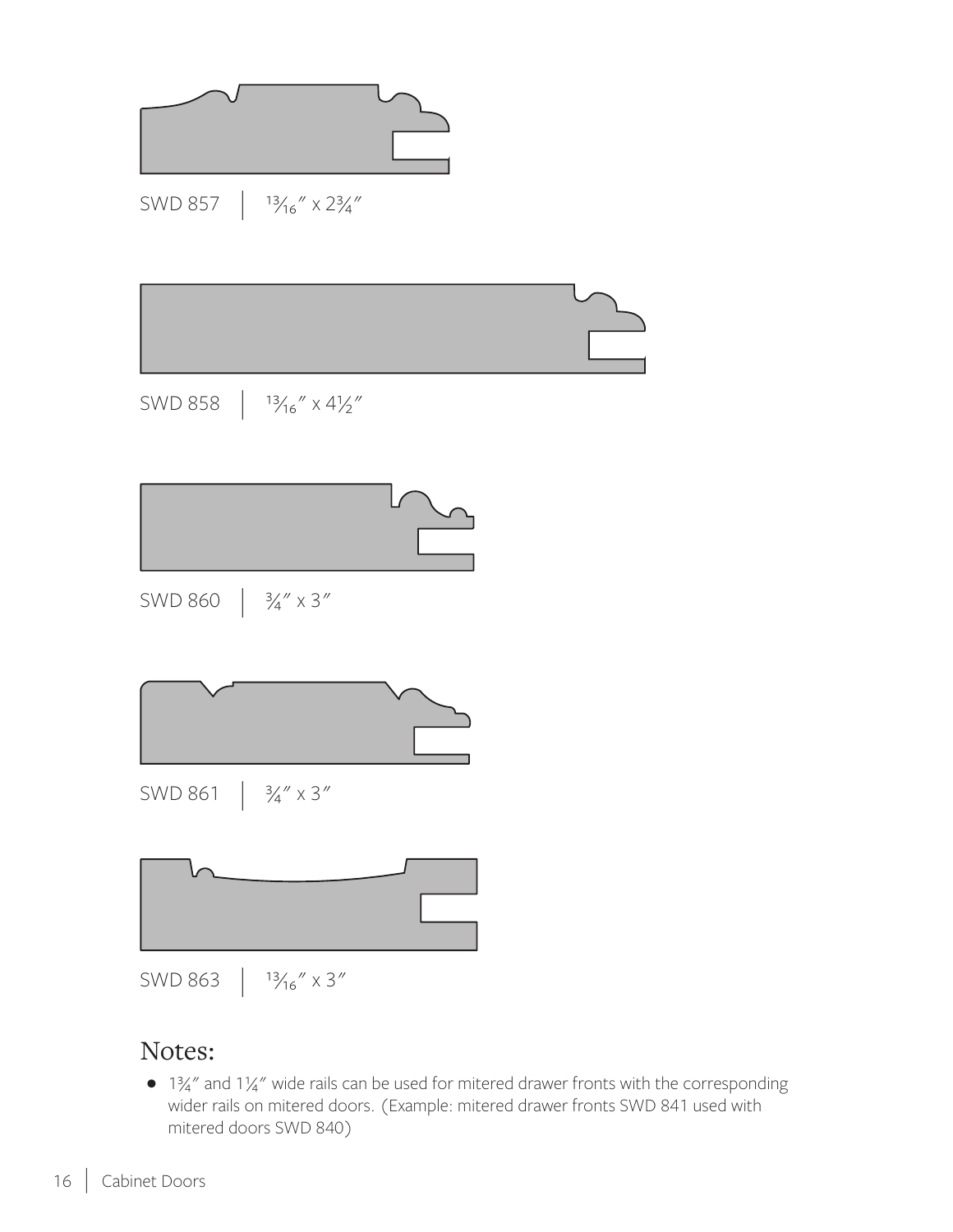# Applied Moulding Profiles

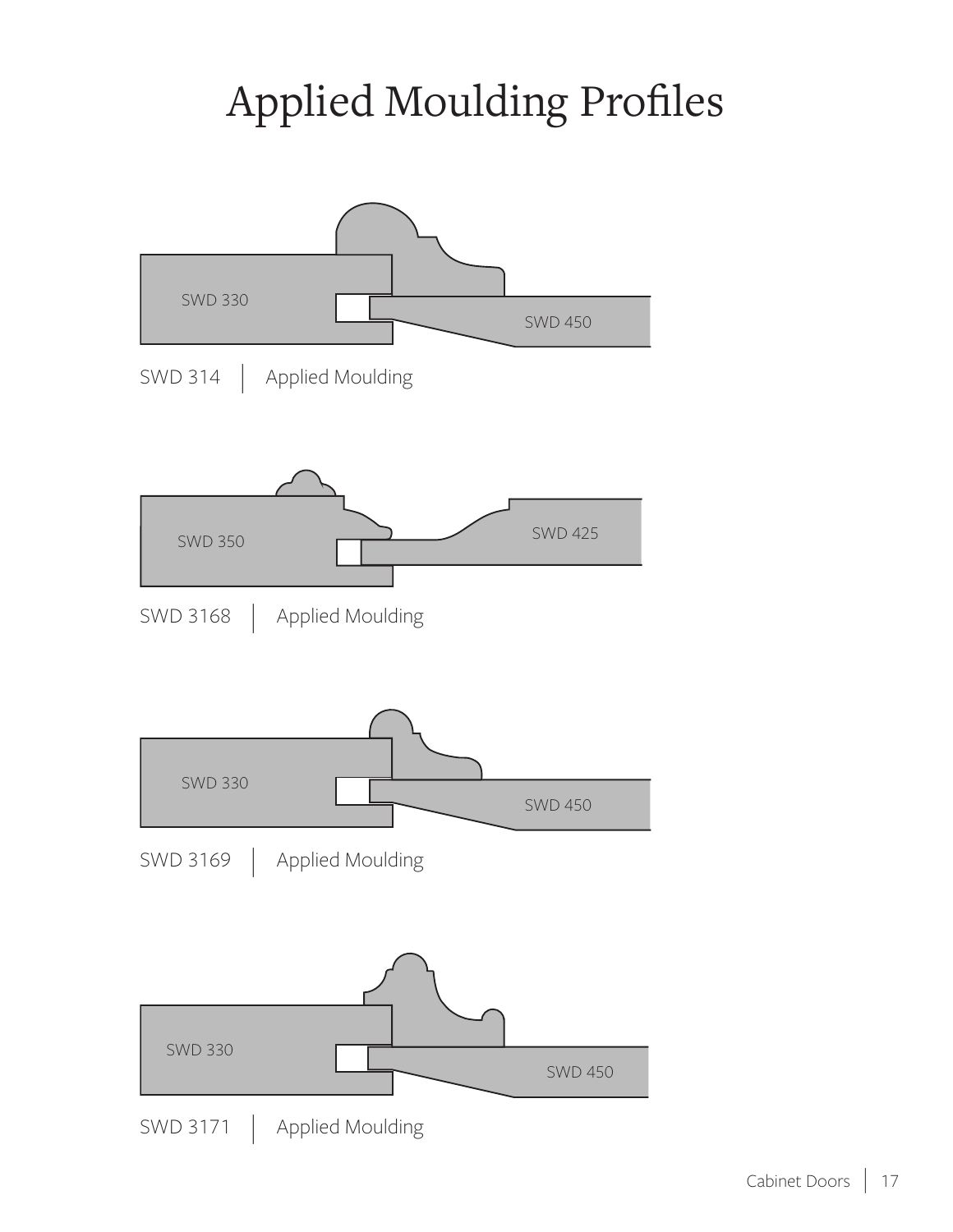

#### Notes:

- 3168 and 3173 applied mouldings can be ordered with customers choice of frame profile and panel profile.
- $\bullet$  When ordering applied moulding doors, specify: applied moulding #, frame profile #, panel profile  $#$ , edge profile  $#$ , & door size (width x height)
- Applied moulding numbers correspond with SWD trim profile numbers. For more profiles, see SWD Trim Catalog Section 3.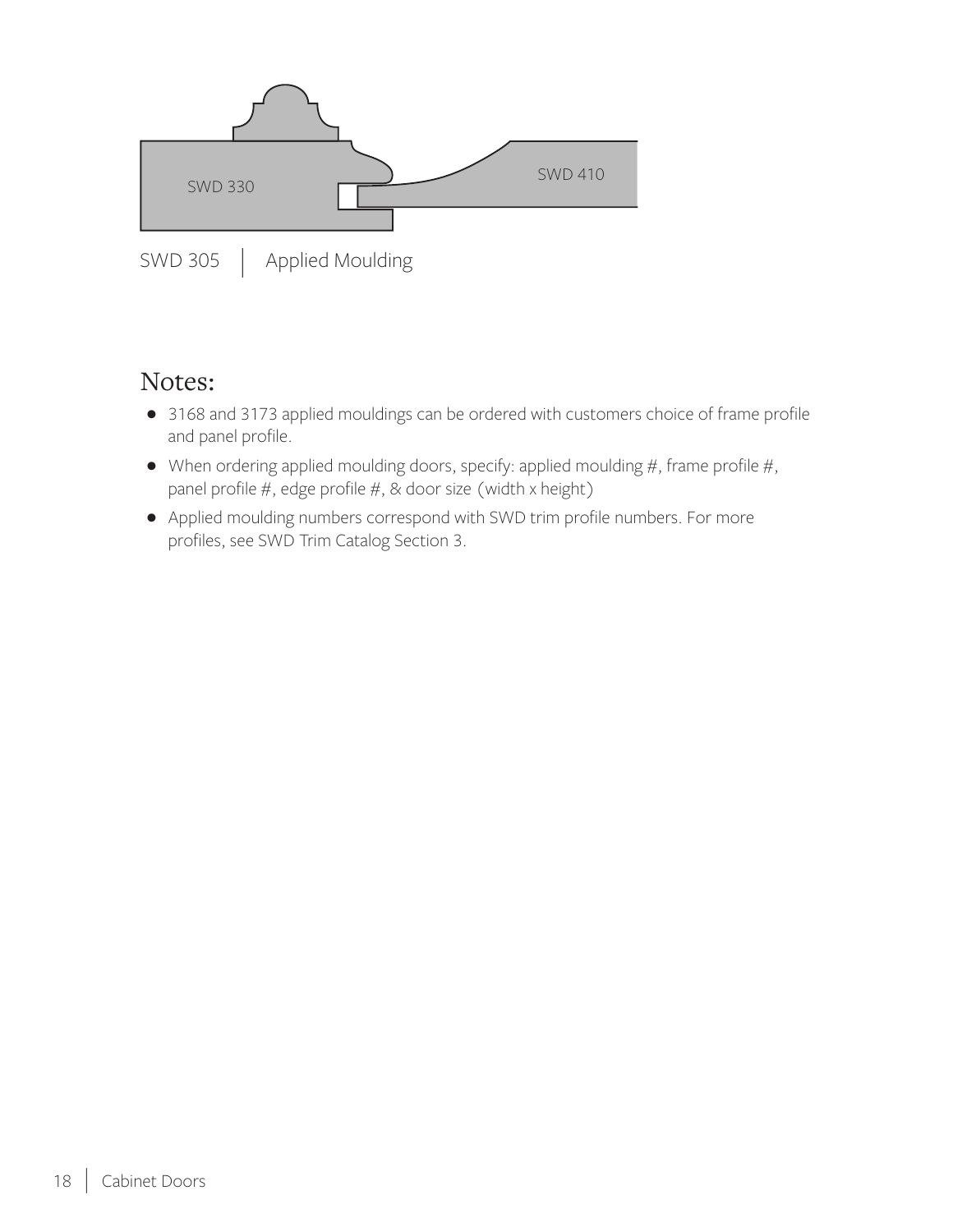# Panel Profiles

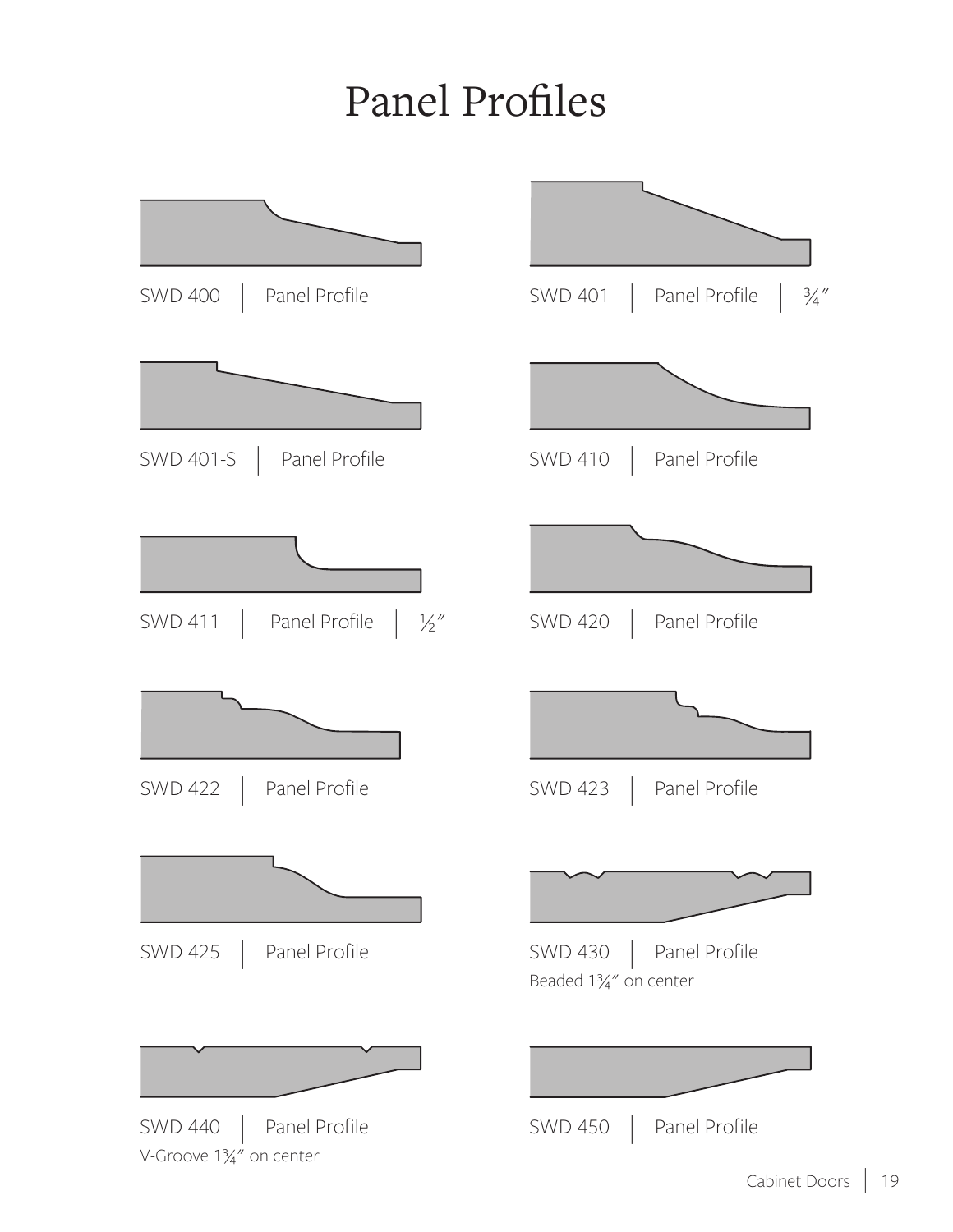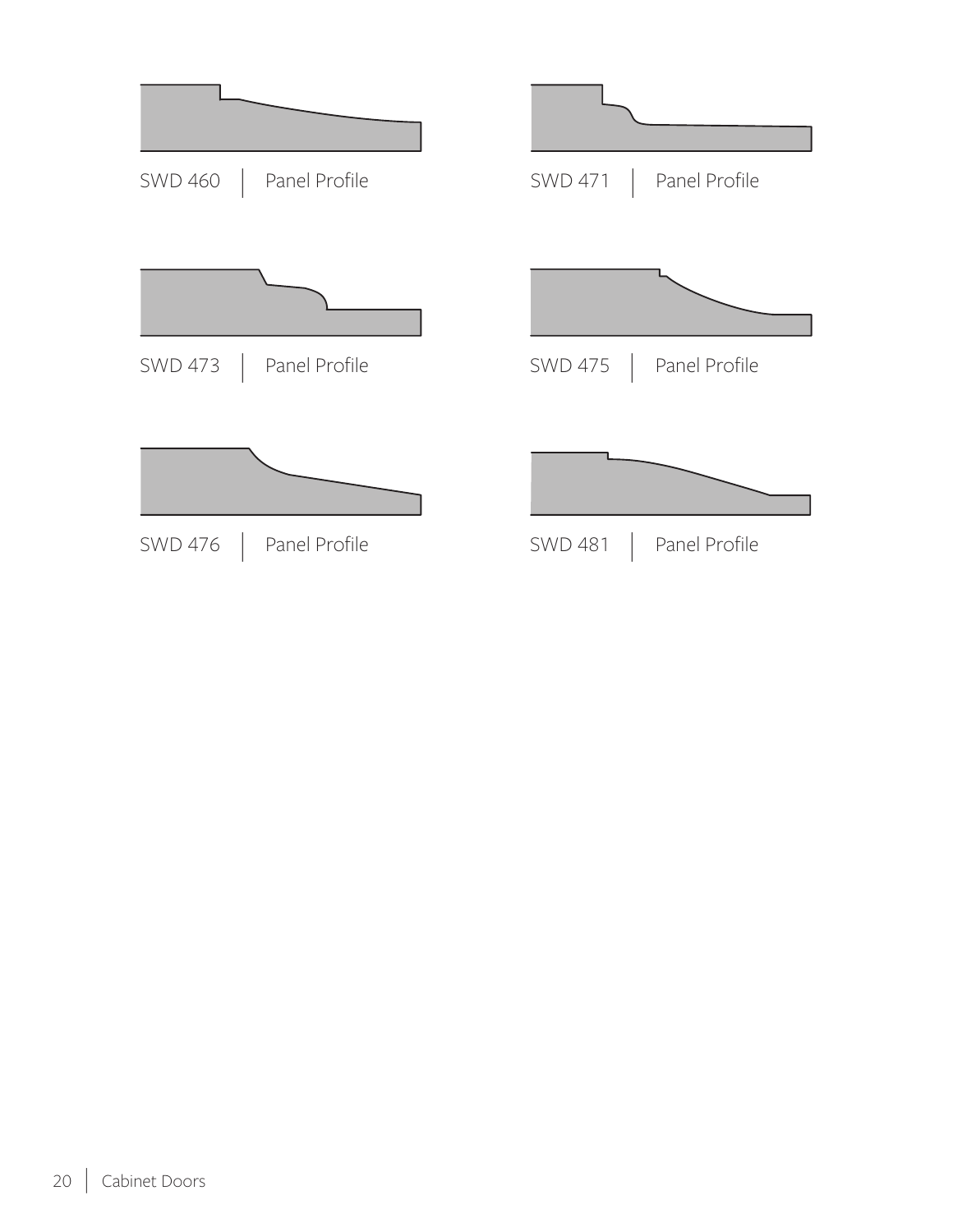# Outside Edge Profiles